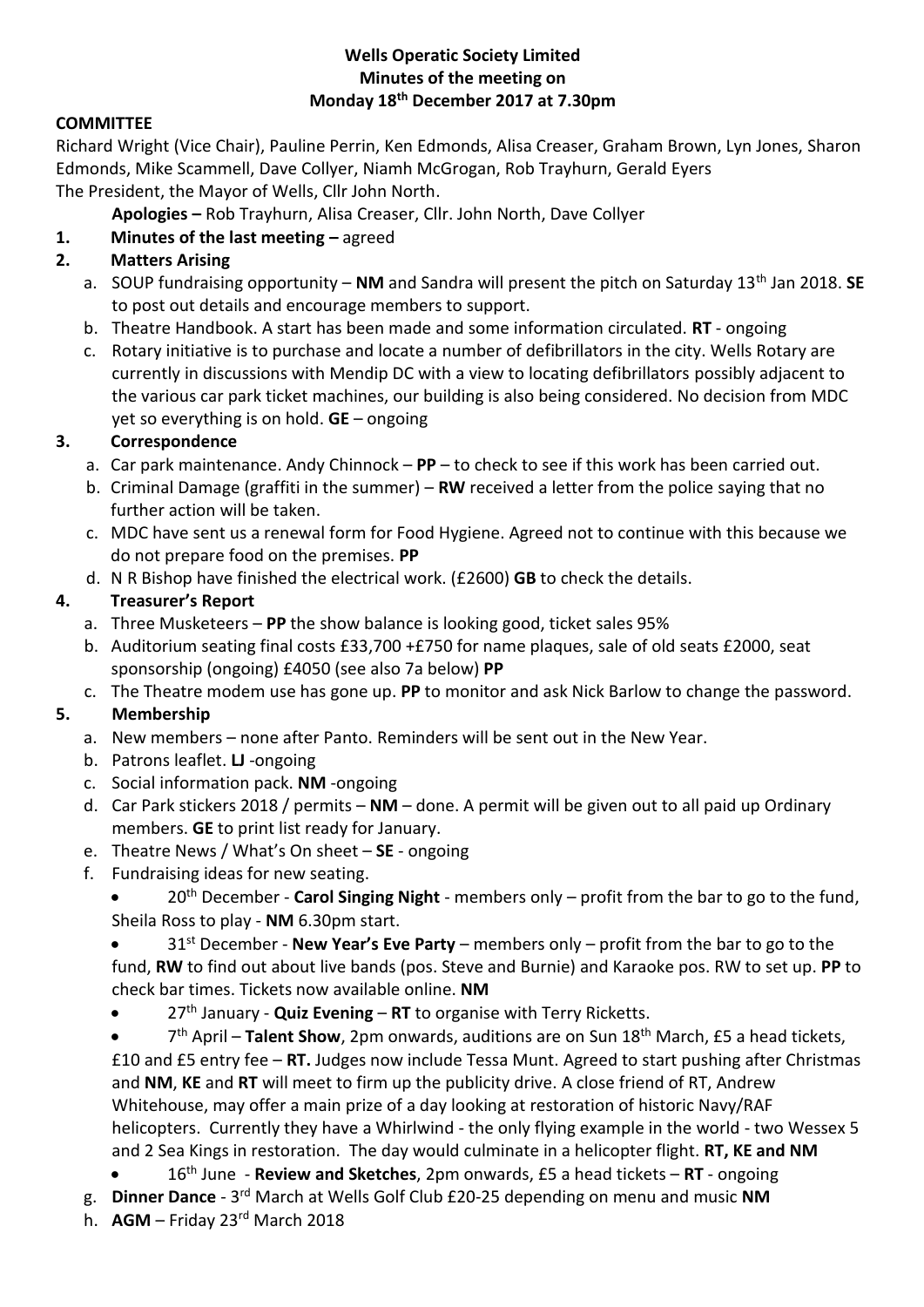i. **GE** to arrange Roy Bevan and NODA Awards, **RW** to look into other awards.

## **6. Publicity**

a. New Logo – **NM / GB** - ongoing

## **7. Theatre Renovations**

- a. The replacement of the auditorium seating *final notes*. A massive 'thank you' to Ken and Mike and the team, lots of work here alongside everything else. Everyone agrees it looks great. Only positive feedback from audiences during panto week. Apart from the gradual name plaques being installed, all else is done.
- b. Stage and Pit development. ongoing
- c. Bar lighting done
- d. PAT testing **MS** ongoing
- e. Stage lights need a new 15A breaker to stop the system tripping out. **GB** ongoing and relates to the electrical work.
- f. Cleaning the bar carpet. **PP** ongoing into the New Year
- g. New signs and billboards at the front of the theatre and on Chamberlain Street. **RW** ongoing
- h. Air Conditioning date, annual maintenance, **RW** to arrange in the New Year (Jan 26th 9am). £120 +VAT
- i. Repair and roof gully. In bad weather there have been roof leaks over stage left and some of the stage. This work is complete, it was slightly worse than anticipated, but no change to cost. Thanks to Croscombe Roofing. **GE** - done
- j. Auditorium heating system. There were some issues during panto week. Most seem to be resolved, but it would be good to review the whole system, especially the vents and air circulation from the pit. **RW** to arrange meeting with Pulse, GB and Angelo.
- k. Replace 2 halogen profile spots £2116 Inc. VAT **GB** done
- l. Tree white line edge to new surface to discourage cars from driving over the surface edge. **DC Mark Wall** will do the work.
- m. Wardrobe floor. **GE** An extension to the 'hats' area in the wardrobe was agreed. GE to talk to Mark Wall and cost.
- n. Chamberlain Street doors. Long term damage plus wear and tear means these doors need replacing **GB** to investigate, **RW** check with the fire officer to see if a crash bar is actually needed. Costs to follow.

# **8. Productions/Hire.**

**Hires in Dec 2017 and Jan 2018.** See Bar Calendar for details. The person responsible is in bold. Regular dance hires SWSD x2, Small Steps x 2 - **GE**

Liberty Choir - **GE** Carol Singing - **NM** New Year party – **NM** Elim Church hire – **GB** Little Shop of Horrors rehearsals – **Nick Barlow** The London Suite play rehearsals – **Mark Wall & Doreen Grant** Quiz Night - **RT** Long Paws Comedy – **GE**

- **-** December 9<sup>th</sup>-16<sup>th</sup> 2017 *The Three Musketeers.* Review. A huge 'well done' to Ken, Nick, Vicky, Julie and all the team for another great panto, lots of great comments. Also a massive thank you to Sally Trayhurn for all her first time duties as FoH manager. Great show, thank you.
- **7-10th March 2018 –** Mark Wall and Doreen Grant will put on the *- London Suite by Neil Simon.* Stage Manager - **Mike Scammell**, Props - **Joanna Hartley Scammell and Vicky Orman**, Sound and Lighting **- Peter Ross**, Costume - **Julia Gear Evans and Doreen Grant**, Set Design and Construction **- Mark Wall**, Prompt - **Doreen Grant, Mark Wall and Catriona Eagle**, Make up – **Helen Makin**, Programme - **Adam Lanfranchi**, Poster Design **- Kathryn Pow**, Publicity **- Ken Edmonds,** FoH manager – **Sally Trayhurn,** Budget **- agreed,** Ticket Price **- £10 and £8**, Rehearsal schedule –**done.**
- **May 15th (Tuesday) -19th 2018** (with a 3pm Matinee on Sat 19th i.e. 6 performances**) –** *Little Shop of Horrors***.** Rights received. Director and Producer – **Nick Barlow**, Choreography - **Eden Simpson**, MD